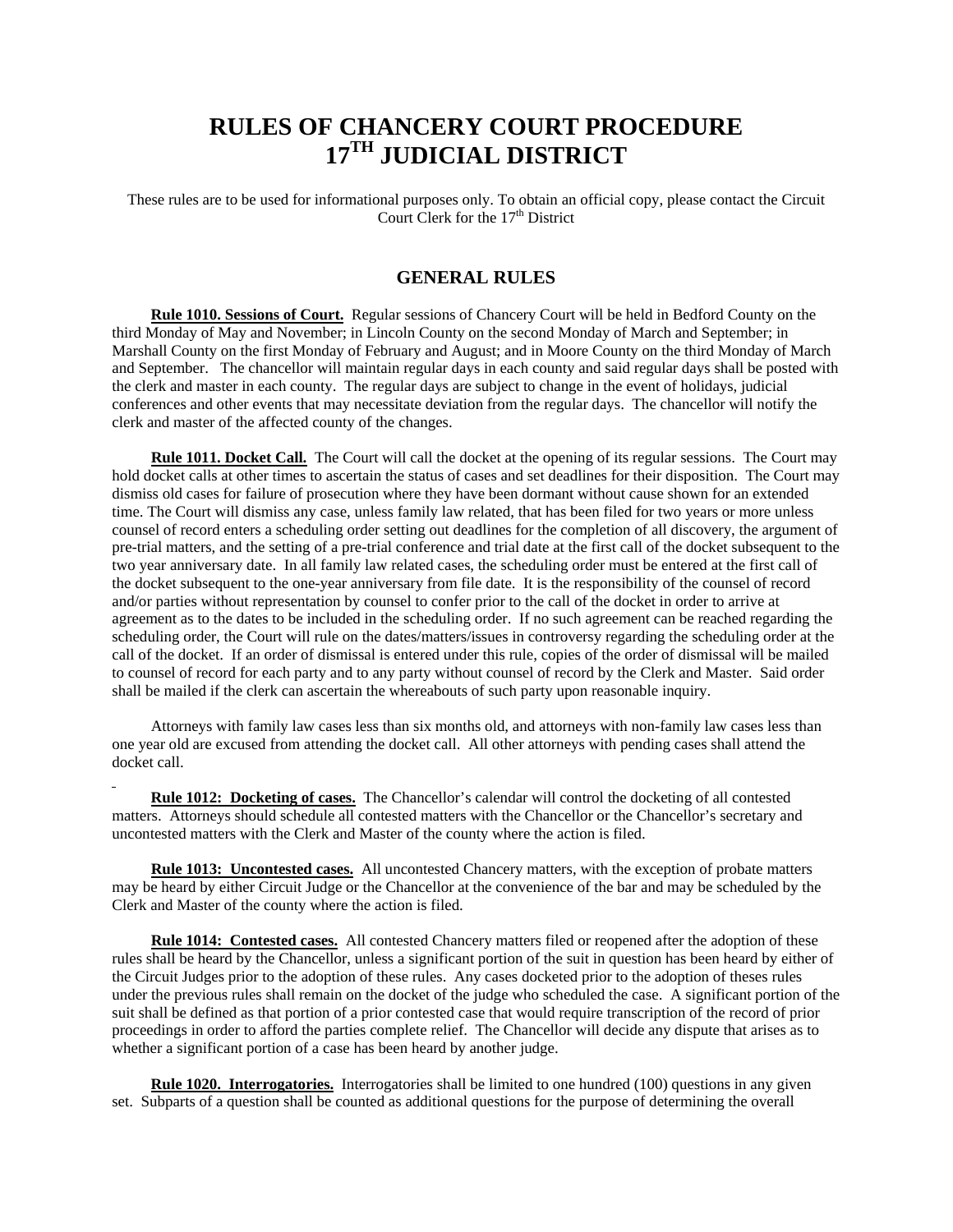number. Leave of court must be obtained to submit more than one hundred (100) interrogatories or to submit additional sets of interrogatories beyond the first set with notice to adversary parties. Requests for leave shall include copies of such additional interrogatories or sets of interrogatories to be submitted and a statement of counsel as to the necessity for such information, its relevance, or its likelihood to lead to relevant information, and the fact that it cannot readily be obtained from other sources.

 **Rule 1021. Mandatory Pre-Trial Conference.** In all contested cases not being tried before a jury (except for domestic or family law cases) counsel for the parties shall schedule a pre-trial conference with the Court at least one week in advance of the commencement of the trial. This conference may be held in person or by telephone as counsel desires. It is the responsibility of counsel to set up the pretrial conference with the Court, either directly with the Chancellor or Chancellor's secretary. If a party is not represented by counsel, opposing counsel must make reasonable effort to notify the party of the scheduling of the pre-trial conference.

 **Rule 1023. Written Findings and Conclusions.** Requests for written findings of fact and conclusions of law should be accompanied by proposed findings of fact and conclusions of law and submitted in writing prior to the entry of judgment. The Court may decline to make written findings and conclusions if findings and conclusions have been stated from the bench.

 **Rule 1030. Contested Divorce Cases.** In all contested divorce cases, each party shall prepare, send to the other party, and file 72 hours before trial, a sworn statement of income and expenses adjusted to monthly amounts. Each party shall also prepare, send to the other party and file 72 hours before trial, a sworn financial statement of assets, liabilities and net worth with separate columns for husband, wife, joint and total. A party may apply to the Court for such protective orders as may be reasonably necessary to avoid unreasonable and unnecessary disclosure of information required by this rule. Each party shall also prepare, send to the other party and file with the Court 72 hours before trial a short statement identifying the contested issues to be presented to the Court and a short statement identifying issues which have been settled, or agreed to, by the parties. Counsel may submit these statements jointly or individually as they desire. Cites of case law or statutes upon which counsel expects to argue/rely shall also be submitted in this same manner at the same time.

 **Rule 1031. Pendente Lite Hearings.** Complaints, counterclaims or motions which include request for pendente lite custody, visitation, child support, and/or alimony, shall include a statement of facts justifying the relief sought. When the relief sough is child support and/or alimony, a sworn statement shall be filed including statements of income and expense adjusted to monthly amounts. Testimony by witnesses at the hearing shall be allowed, but limited to the temporary issues only.

 **Rule 1032. Submission of Orders.** All orders resulting from all hearings, whether pendente lite, hearings on the merits, or uncontested proceedings, shall be submitted to the Court for approval and entry no later than ten (10) working days from the conclusion of the hearing.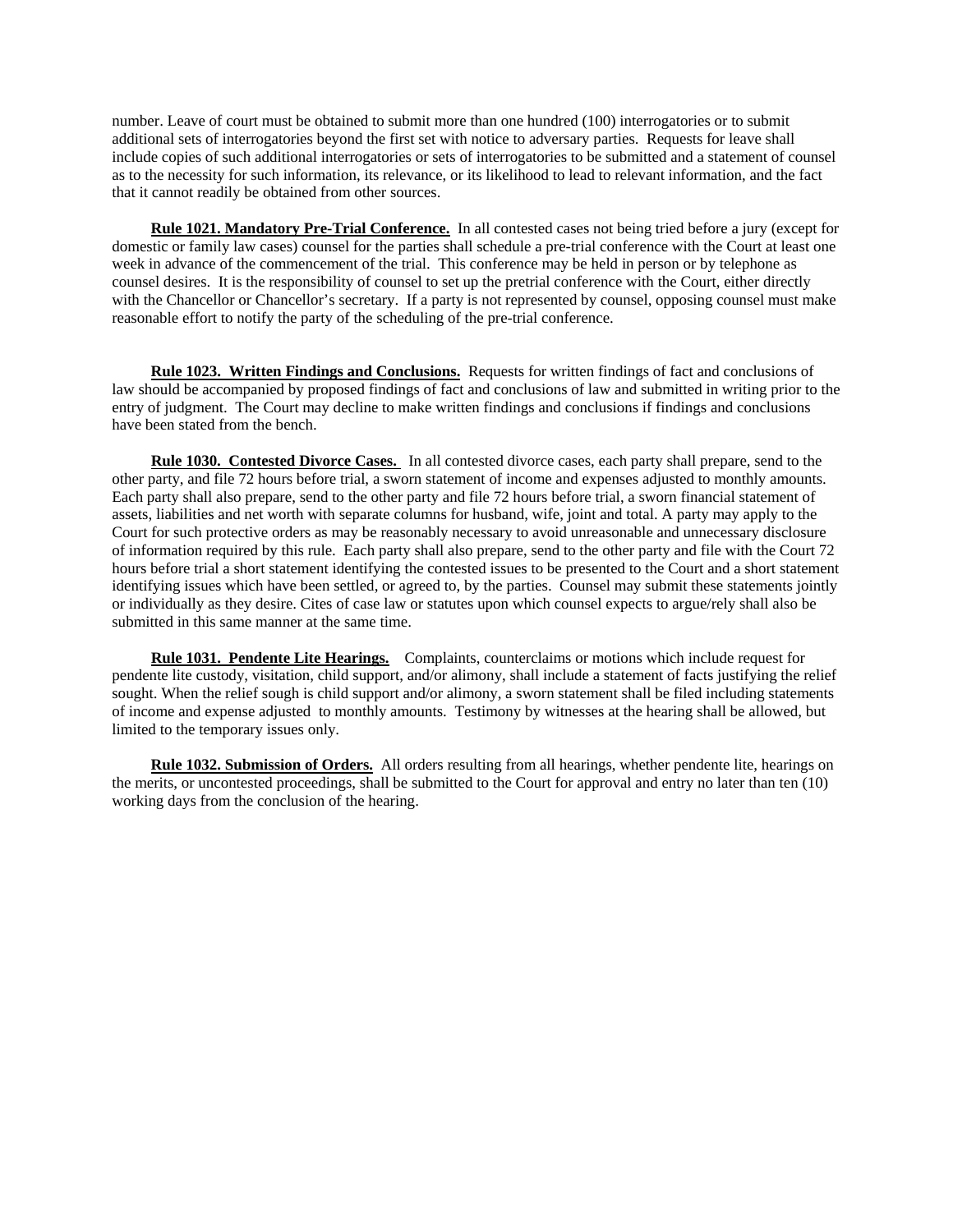# **ADOPTION MATTERS**

 **Rule 1040. Rules of Adoption Cases.** Adoption petitions or complaints may be filed in Chancery or Circuit Court.

 **Rule 1042. Presentation of Testimony.** The testimony of adopting petitioners will be heard in chambers, if desired. In the event an adopting petitioner is not within the state of Tennessee at the date of adjudication, such petitioner's testimony may be presented by interrogatory, deposition, or affidavit, if good cause is shown that petitioner could not be available within a reasonable period of time.

 **Rule 1043. Attendance of Adoptive Child.** All involved children shall attend the hearing. The chancellor should be notified in advance of the hearing of the child's understanding of the adoption proceedings.

 **Rule 1044. Setting of Hearing.** When an adoption case is ready to be set for hearing, counsel for the adoptive parties shall notify the Court. In uncontested adoption proceedings, a copy of the proposed decree of adoption shall be forwarded to the Chancellor for review at least 48 hours in advance of its anticipated submission to the Chancellor for execution and entry.

# **SPECIAL PROCEDURES FOR EXTRAORDINARY INTERLOCUTORY RELIEF**

 **Rule 1051. Filing of Complaints.** Complaints for writs of certiorari, restraining orders, or other extraordinary relief shall be first filed with the clerk and then presented to the judge.

 **Rule 1052. Restraining Orders.** Proposed restraining orders shall be prepared by counsel prior to submitting the request for relief to the judge. The restraining order, except in domestic cases, shall provide for a hearing for temporary injunction and shall provide a place therein for the Court to set a date, time and location for such a hearing. The proposed restraining order shall also provide a place for an amount of the bond to be filed with the clerk before the restraining order is issued by the clerk for service on an adverse party. In domestic (family law) cases, the Court will not issue a temporary restraining order that modifies a pre-existing custody order of any court, unless the moving party shows, to the Court's satisfaction, that extraordinary and exigent circumstances exist which cannot otherwise or appropriately be remedied by existing DCS / DHS, agency or police avenues.

 **Rule 1053. Setting Hearing for Interlocutory Relief.** Hearings on applications for temporary injunctions and other forms of extraordinary, interlocutory relief shall be set as provided in Rule 1052, above, or, in cases where no restraining order is issued, (1) upon motion, or (2) by an order setting the date, time and location for the hearing.

# **JURY TRIALS IN CHANCERY COURT**

 **Rule 1060. Notification to Court of Jury Demand.** When a case in Chancery Court is to be tried by a jury, counsel shall call that fact to the personal attention of the chancellor, when the case is being set for trial.

 **Rule 1061(a). Draft Jury Instructions.** A minimum of seven (7) days before the trial is to begin, the party first demanding a jury shall file with the clerk and the Court a draft set of jury instructions on all substantive issues to be decided by the jury. An adverse party may, but is not required to, submit a responsive set of draft instructions before trial selection of a jury begins. The parties may submit additional or modified draft instructions after presentation of all the evidence in the case and before argument of counsel.

 **Rule 1061(b). Requests for Special and/or Specific Jury Instructions.** Requests for special jury instructions and requests for specific instructions from the Tennessee Pattern Jury Instructions are entirely optional with counsel. If, however, counsel want to request special jury instructions, specific TPI charges, requests for special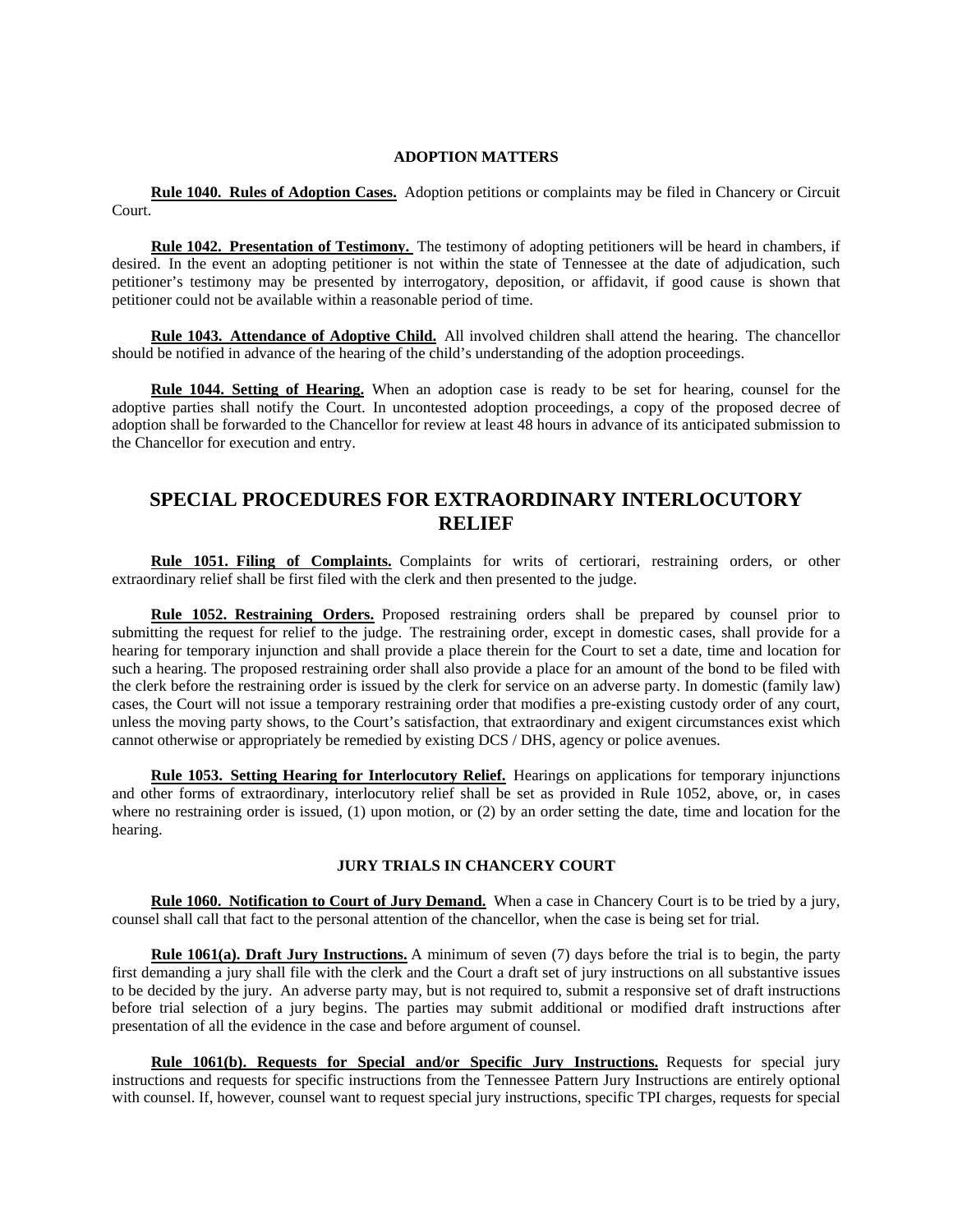verdicts or interrogatories to the jury, such requests should be filed whenever practical at least seven working days before the trial, with one copy filed with the clerk, one with Chancellor Cox at his Fayetteville mailing address and one served on adversary counsel by that same date. If counsel want to request specific TPI charges, reference should be made to the TPI number and the entire text of the particular charge does not need to be set out. All requests made pursuant to this section should be numbered. When counsel submits special requests pursuant to Rule 51, T.R.C.P., copies shall be furnished to adversary counsel. When a request for an instruction is made and the request is for a Tennessee Pattern Jury Instructions verbatim, the request shall be made by reference to "TPI (Civil) No. \_\_\_\_\_", or "TPI (Criminal) No. \_\_\_\_". If the request is for a modification of an existing instruction, the request shall identify the instruction to be modified by number and identify the deletion or addition. When a request for an instruction is made and there is no instruction on the subject in the Tennessee Pattern Jury Instruction, this fact and the authority relied upon must be stated in the request. Such requests shall be filed with the Court and served upon opposing counsel and/or party without counsel a minimum of seven days prior to commencement of trial unless the necessity of said request arises unexpectedly during the course of the trial.

 **Rule 1063. Pre-Trial Conference.** A pre-trial conference shall be scheduled with the Court a minimum of seven days in advance of the scheduled jury trial. It is the responsibility of counsel for the parties to schedule said pre-trial conference with the Court, either directly through the Chancellor, Chancellor's secretary, or the Clerk and Master of the county in which such trial is scheduled.

 **Rule 1064. Special Verdicts in Chancery Cases.** Request for special verdicts or written interrogatories made pursuant to Rule 49, T.R.C.P., must be made seven (7) days before commencement of the trial and must be accompanied by proposed verdict forms, written interrogatories, and proposed instructions, which will be given to the jury along with the special verdict forms or interrogatories. The Court shall inform counsel of its proposed action on the requests prior to their arguments to the jury.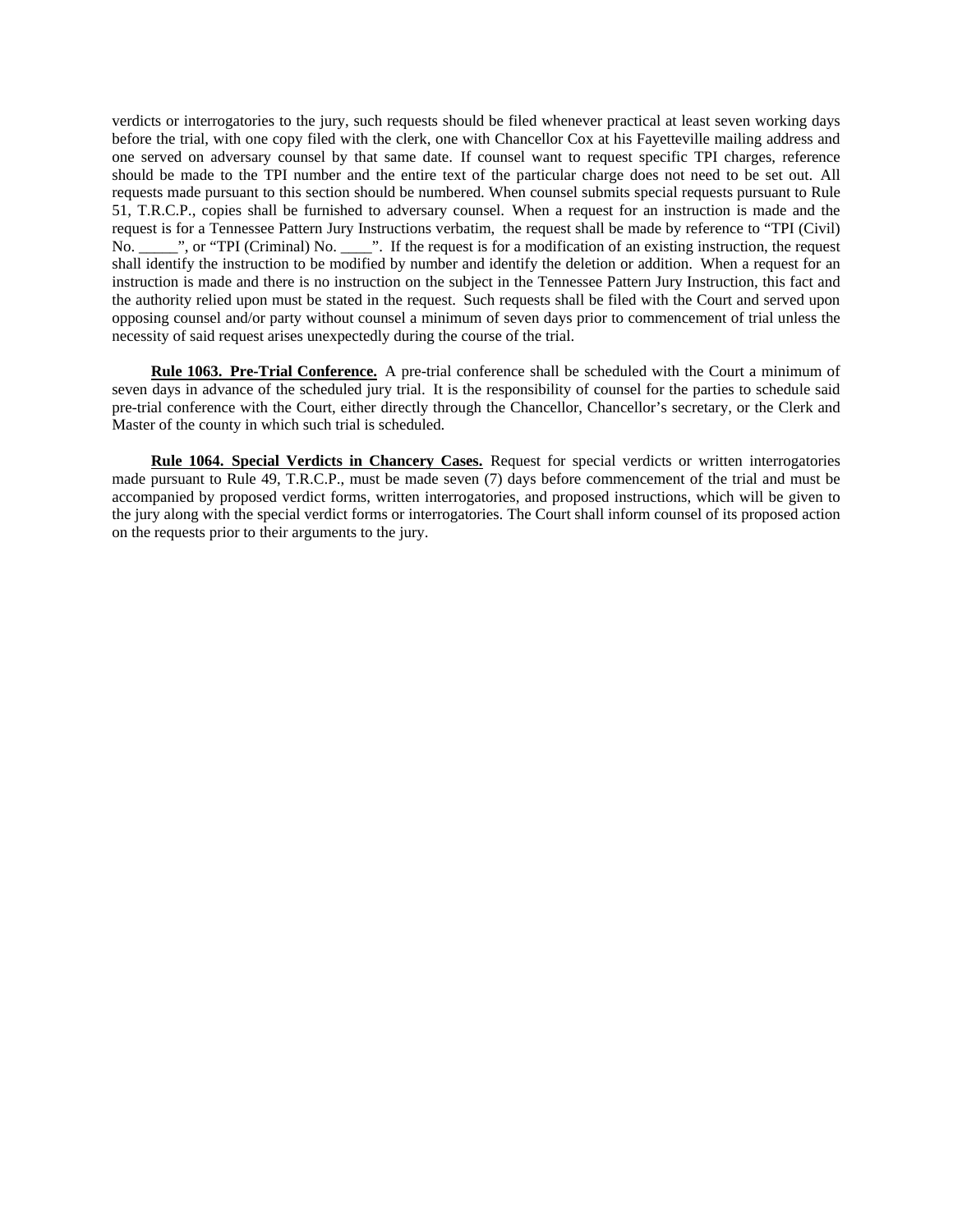# **SPECIAL PROCEDURE FOR PROBATE MATTERS FOR ALL COUNTIES IN THE 17TH JUDICIAL DISTRICT**

# **Rule 1070. Petitions to Probate Wills and Appoint Executors and Petitions to Appoint**

**Administrators.** Petitions to probate a will or codicil and appoint an executor or administrator with will annexed, and petitions to appoint an administrator shall:

1. State separately the approximate value of the following as then known or estimated by the petitioner:

- a) Real property owned solely by the decedent;
- b) Personal property owned solely by the decedent;
- c) Real and personal property owned jointly by the decedent and another or others; and
- d) Life insurance proceeds payable on death of the decedent to the estate.

2. Have attached thereto as an exhibit a copy of any will or codicil to be probated;

3. Have attached thereto as an exhibit any affidavit of a subscribing witness to any will or codicil, which affidavit has been made after the decedent's death and is not attached to the original will or codicil;

4. Have attached thereto a proposed order; and

5. Have attached thereto as an exhibit a copy of any waiver or renunciation which is relevant to the appointment of a personal representative.

 **Rule 1071. Hearings and Determinations by Clerk and Master.** The Clerks and Masters of all counties in the Seventeenth Judicial District are authorized and empowered to grant letters of administration and letters testamentary, appoint administrators and executors, probate wills in common form, take and state all accounts and settlements, and to do those duties enumerated pursuant to Tennessee Code Annotated 16-16-201(b). Despite the authority granted to the various Clerks and Masters within the district, any one of them shall have the discretion to refer any matter he/she is empowered to hear under said section to the Chancellor for determination.

 **Rule 1072. Attorneys.** An attorney who files a petition commencing a probate proceeding, or otherwise becomes the attorney of record for an estate or its personal representative, shall, by reasonable and diligent effort, cooperate with and encourage the personal representative in properly and punctually managing, administering, distributing and closing the estate. The attorney may not withdraw except by motion joined by the personal representative, or after reasonable notice to the personal representative, and then only in accordance with Ethical Consideration 2-32 and Disciplinary Rule 2-110 of the Code of Professional Responsibility, adopted as Rule 8 of the Supreme Court of Tennessee.

 **Rule 1073. Specially Set Hearings.** The Chancellor will set for hearing at a certain day and time petitions for the following:

- 1) To sell and encumber real estate;
- 2) To ratify unauthorized encroachments;
- 3) To admit wills to probate in solemn form;
- 4) On exceptions to reports or others of the Clerk and Master;
- 5) On motions or petitions to review and modify determinations and order of the Clerk and Master;
- 6) All other contested matters; and

 7) Any other matter deemed proper by a Judge or by the Clerk and Master due to the amount of time required or the questions involved.

 Before any such hearing, a minimum of five (5) days notice shall be given by the Clerk and Master to the personal representative, unless such personal representative is the petitioner, notice shall be to all beneficiaries of the estate.

 **Rule 1074. Closing Estate on Petition and Order in Lieu of Final Settlements**. In lieu of a final settlement itemizing receipts and disbursements, a solvent estate of a deceased person may be closed upon a sworn petition of the personal representative alleging or attaching, and an order finding, the following:

- 1) The time for filing claims with the clerk and expired;
- 2) No beneficiary is under disability;

3) Written evidence of satisfaction and release of all claims filed against the estate, which written evidence shall be attached to the petition unless previously filed with the clerk's office;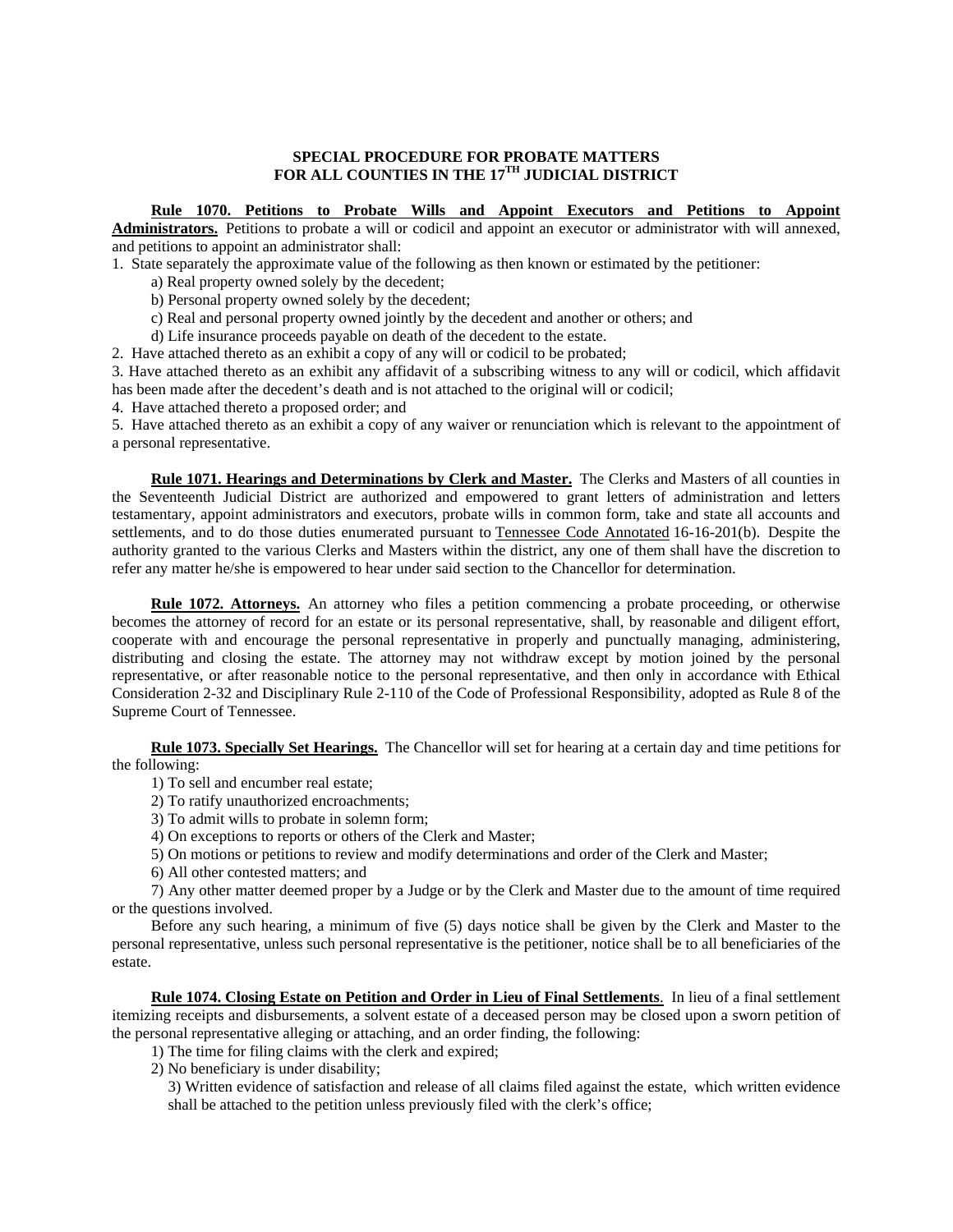4) Every beneficiary or trustee has received his or her full share of the estate, and has either joined in the petition, or signed a receipt, in which the beneficiary waives notice of and filing of a final settlement, which receipt shall be attached to the petition;

5) A certificate from the Commissioner of Revenue and where applicable the Internal Revenue Service showing full payment of inheritance taxes or non-taxability of the estate, which certificate shall be attached to the petition, or upon filing of statement pursuant to TCA  $67-8-409(g)(1)$ , that said estate is exempt from filing an inheritance tax return;

6) A proper sworn statement that no part of the estate escheats under the laws of Tennessee;

7) Solvent estates may be closed pursuant to Chapter 643 of the Public Acts of 1984; and

8) A statement from the personal representative and each beneficiary that he/she has been notified of their potential liabilities under TCA 30-2-307(a)(2), if applicable.

# **Rule 1075. Minimum Time for Filing Inventories and Final Settlements.**

 (a) An inventory as required by Statute shall be filed with the clerk, unless excused pursuant to Chapter 644 of the Public Acts of 1984, within three (3) months after Letters of Testamentary of Letters of Administration have been granted, unless within said three (3) months, the judge grants an extension of time for filing on written motion of the personal representative stating good cause for the extension accompanied by a preliminary inventory as complete as due diligence of the personal representative and his lawyer permits, and accompanied by a draft order suggesting a specific date for the filing of the inventory, not to exceed nine (9) months from the granting of the Letters.

 (b) A final settlement itemizing receipts and disbursements or a sworn petition and order in lieu of final settlement as provided in Rule 1074 shall be filed with fifteen (15) months, unless extension is granted by the judge. Said extension may granted

upon motion of the personal representative stating good cause for the extension accompanied by an accounting to date of all receipts, disbursements and assets possessed or claimed by the personal representative accompanied by a draft order suggesting a specific date and order in lieu of final settlement not to exceed the original deadline by more than twelve (12) months. Additional extensions may be granted on good cause shown by the same procedure.

 (c ) If a personal representative fails to comply with the requirements of either (a) or (b) above within the original or extended time, the Clerk and Master shall send to the personal representative and his attorney a notice for the personal representative and his attorney to personally appear before the Judge of this Court at a certain place, day and time to show cause why the required action has not been taken, which show cause hearing shall be held not less than five (5) days nor more than thirty (30) days after the mailing said notice with return receipt requested. At such show cause hearing, the personal representative and his attorney shall file with the Court the most complete inventory, or the most complete accounting to date, as the case may be, by due diligence of the personal representative and attorney. If the Court is not satisfied after said show cause hearing of the good faith efforts and diligence of the personal representative or attorney, either may be removed by the Court with possible loss of compensation for services rendered and with possible liability for expenses and damages incurred by the estate for lack of diligence. Willful violations of the rules and orders of the Court may also be punished as contempt.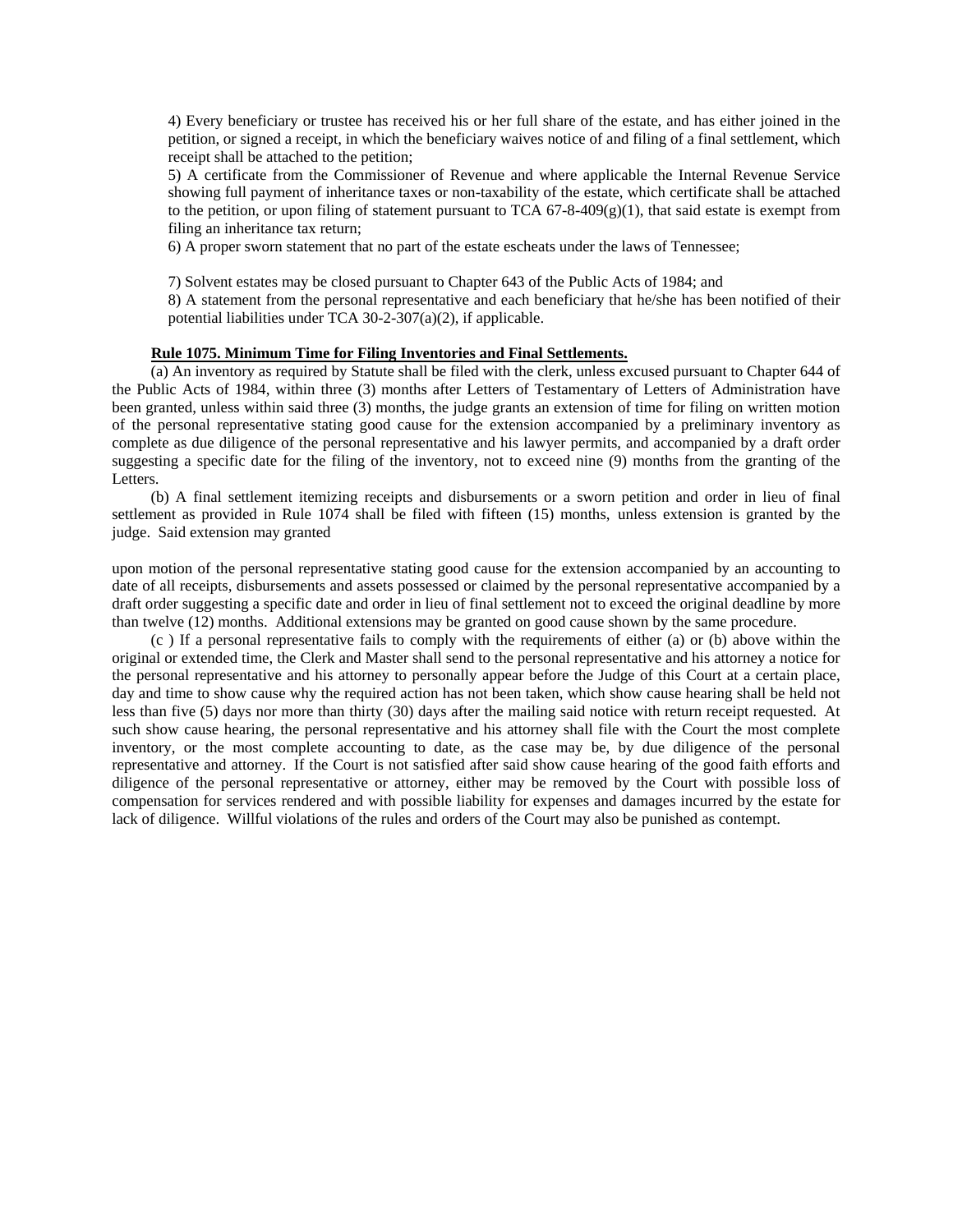# **RULES OF THE CIRCUIT COURT PROCEDURE SEVENTEENTH JUDICIAL DISTRICT**

#### **I. CRIMINAL**

 **Rule 2000. Criminal Cases**. All criminal cases including appeals from juvenile court involving delinquent acts shall be initially filed in Circuit Court, Part I. Class C, D, and E felonies and misdemeanors in Bedford County shall then be assigned to the Circuit Court, Part II.

 **Rule 2001. Regular Days**. Regularly scheduled days of court shall be designated by the respective courts. The clerks of the court shall post the regular day schedule in a conspicuous place.

 **Rule 2002. Scheduling of Cases**. All matters shall be scheduled by operation of these rules or by the Court. The respective Circuit Court Clerks shall notify the Court whenever any process of the Court has been served which may require a court hearing including but not limited to capias, revocation warrants, and show cause orders. All defendants shall be required to attend court on the next regular day after service of process on any case which may require a hearing.

 The court docket schedule will be available in the office of the Circuit Court Clerk for inspection. It shall be the duty of all attorneys and defendants to know when their case is next scheduled. Failure to attend court on the day a case is scheduled on the docket schedule, available in the Circuit Court Clerk's office, by either attorneys or defendants may be grounds for granting a conditional forfeiture or other appropriate sanctions.

 **Rule 2003. Motions**. All pre-trial motions must be in writing. All motions for Pre-Trial Diversion shall be filed within fourteen (15) days from arraignment. All motions to question the charging process or the Indictment shall be filed within fourteen (14) days of arraignment. Motions for discovery shall be filed within ten (10) days of arraignment. Motions for a Bill of Particulars, or to Suppress Evidence shall be filed before the next regular day after arraignment. Requests including but not limited to individual voir dire, sequestered juries or special instruction to the jury shall be filed at least fourteen (14) days before trial. All other motions shall be filed no less than thirty days after arraignment.

 It shall be the duty of the movant to request the Court to set a date to hear their motion at the next regular day after a motion has been filed. Failure to request a hearing date may constitute a waiver of the motion.

 No hearing on motions will be heard unless opposing counsel has been given at least five days notice. Unless for good cause shown, no motions will be heard on the day of trial.

 **Rule 2004. Grand Jury**. Grand Juries shall be formed in each county in January and July of each year. Grand Jury forepersons shall be selected by the Circuit Judge, Part I.

 Unless otherwise directed by the Court, the Grand Jury in each county shall meet on the last regular day of each month for each county respectively except in Moore County which shall meet at the direction of the Court.

 **Rule 2005. Arraignment**. All persons who are bound over from General Sessions Court and indicted by the Grand Jury shall appear in court on the day of indictment for arraignment. All other cases shall be arraigned on the next regular day following service of process.

 In the event a case is bound over from the General Sessions Court and not presented to the grand jury at its next regular meeting, the defendant shall be required to attend court at the next date the Grand Jury is to meet. If their case is not presented to the Grand Jury on that day or the Grand Jury fails to return a True Bill of Indictment, unless a motion is made to the contrary by the defendant, the case shall be dismissed without prejudice and the defendant shall be required to appear no further and their sureties dismissed.

 **Rule 2006. Bonds**. Unless otherwise provided by statue, all persons charged with a criminal offense shall be required to post an appearance bond.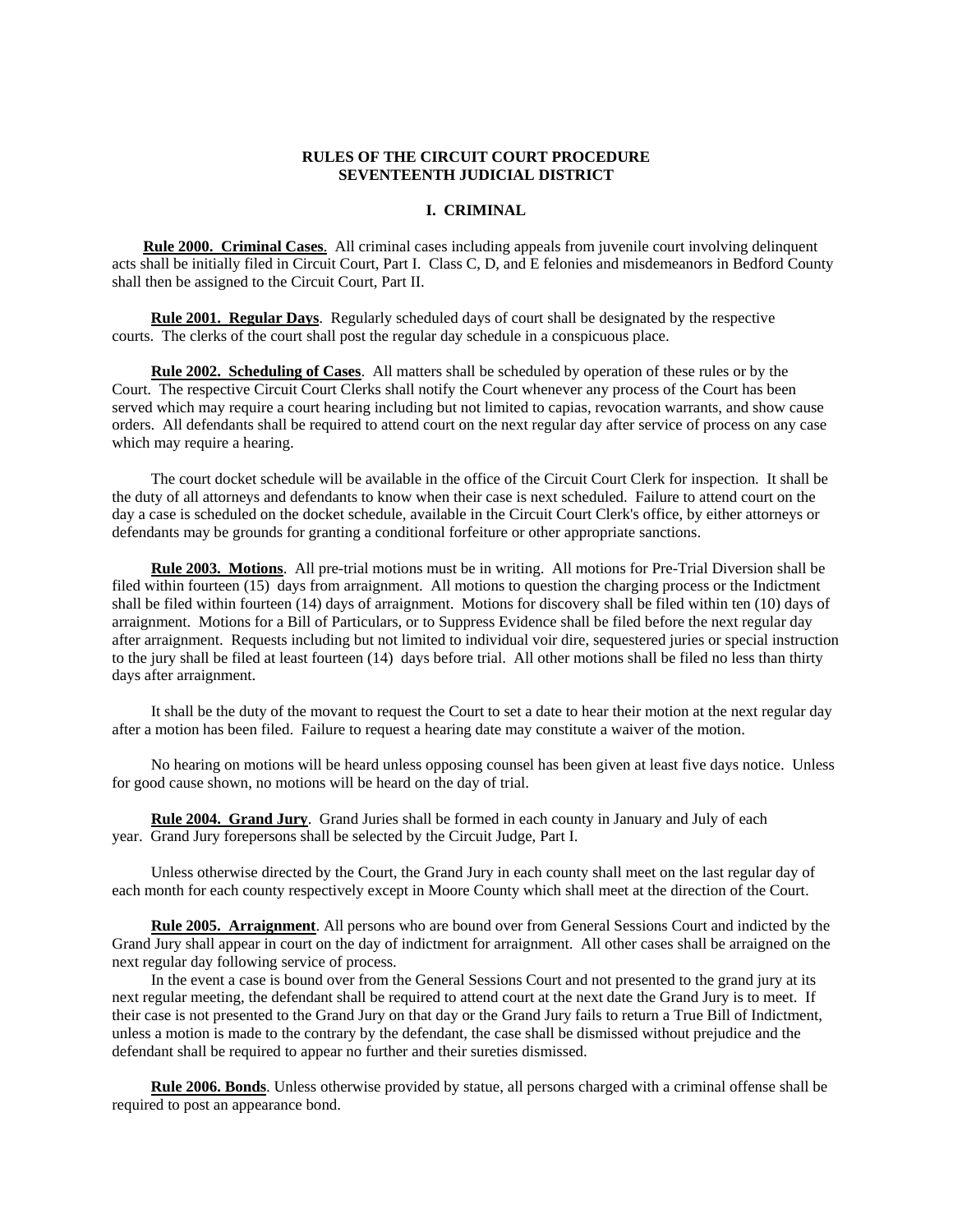Appearance bonds may be posted in cash or by surety. If by surety, the sheriffs or their designated representative of each county are authorized to approve any bond posted by the signature of two (2) property owners of the county in which the offense is alleged to have occurred if the amount of the bond is ten thousands dollars (\$10,000.00) or less.

 Any other property bond posted will only be approved after there has been filed with the respective Court a deed of trust for the subject property to the Circuit Court Clerk, a title opinion certifying the property is free of encumbrances, and verification the property is valued at least one and one half (1 1/2) times the amount of the bail.

 No other surety bond will be approved unless posted by an bonding entity approved pursuant to the local rules of the Seventeenth Judicial District.

 If a defendant posts a bond in a jurisdiction outside the Seventeenth Judicial District, he or she shall comply with these rules within seven days after their first appearance in court.

 **Rule 2007. Discovery**. If counsel for the defendant files a standard discovery motion, counsel may file a copy of such motion with the Court Clerk. After filing such standard motion, the Court shall consider as filed the standard discovery motion in any case upon written notice to the state of counsel's reliance upon his or her previously filed standard motion.

 Discovery shall be made available to the Defendant within seven days from the date of request by the defendant.

 **Rule 2008. Disposition Day**. Thirty days after arraignment, the parties will be called upon to announce to the Court any negotiated settlement. If no negotiated disposition is announced at this disposition day the case may be set for trial. Counsel should be prepared for trial within forty-five (45) days from Disposition Day. Once a case has been set for trial no negotiated disposition will be accepted by the Court unless the interest of Justice dictates otherwise.

 **Rule 2009. Subpoenas**. All request for subpoenas to be served by the sheriff shall be submitted to the Circuit Court Clerk at least fourteen (14) days before trial in writing, listing the full name of the witness, address, and telephone number when known. All other subpoenas may be obtained at any time pursuant to law.

 **Rule 2010. Continuances**. No case set for trial or hearing shall be continued unless for good cause shown. No case will be continued indefinitely without being placed on the retired docket. Unless otherwise specified, all cases placed on the retired docket shall be dismissed one year from the date said case is placed on the retired docket.

 No case will be continued due to the absence of a witness unless an attempt to subpoena the witness has been made pursuant to these rules.

 **Rule 2011. Court Room Dress and Demeanor**. All persons attending court shall be appropriately attired. No person appearing before the Court shall be attired in shorts, tee shirts, tank tops or other like dress.

All persons shall disable any ringing or beeping device while inside the court room.

 Counsel shall not approach a testifying witness or the Jury without permission of the Court. During trial, counsel shall maintain a distance of at least two feet from the Jury Box.

 **Rule 2012. Orders**. Unless the Court directs counsel to prepare an order for entry by the Court, all Orders and Judgments shall be prepared by the District Attorney General, or by the Court when appropriate.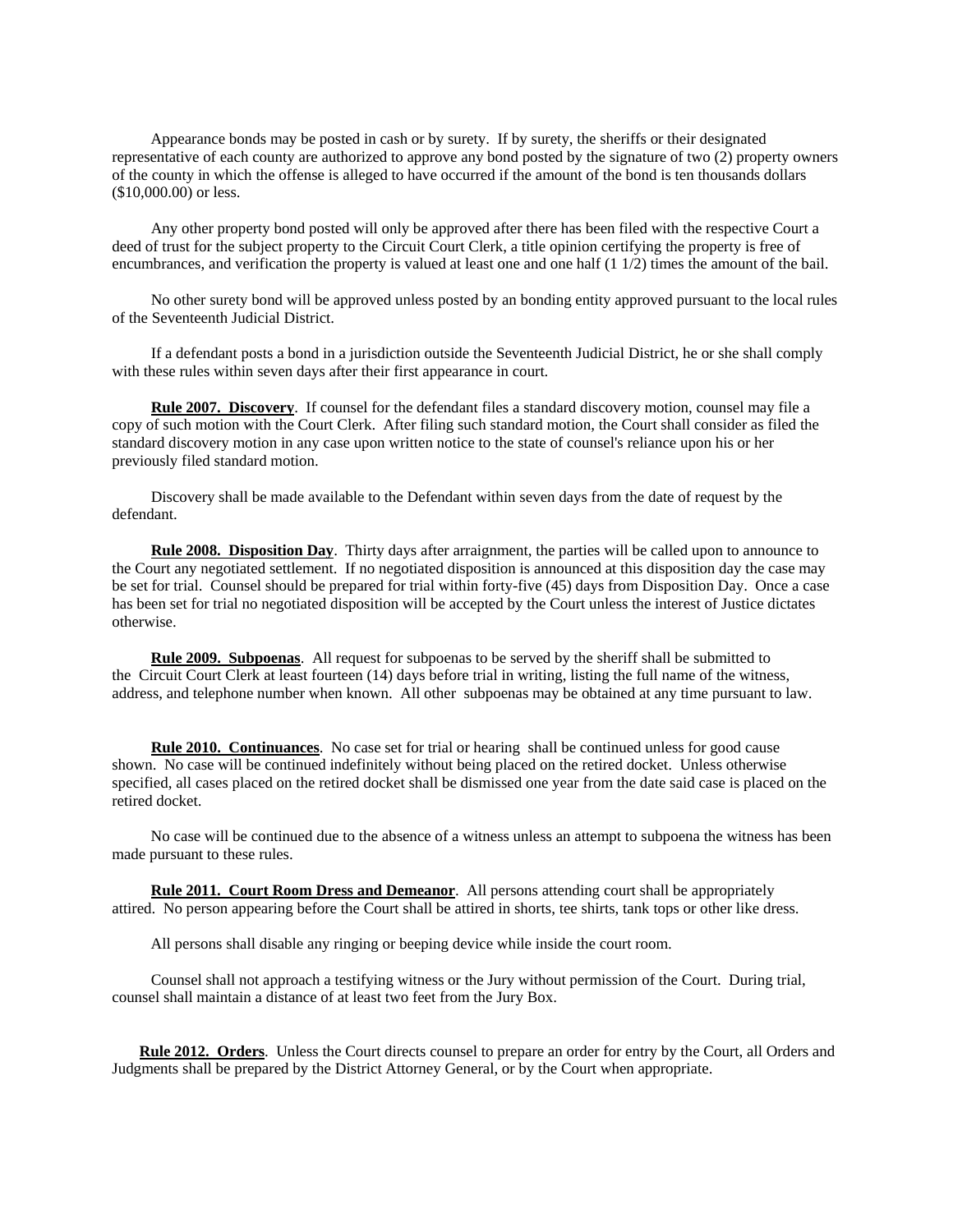#### **BONDING COMPANIES**

#### **Rule 2200. Applications.**

.

 **Rule 2200.01**. Any individual, partnership, corporation, joint venture, or other business organization that desires to become a professional bail bond maker, hereinafter referred to as bonding entity, must file an application and receive approval of the Circuit Court, Part I

 **Rule 2200.02**. All bonding entities shall be required to reapply for qualification on each even numbered year . All approvals shall expire on the first day of July of each even numbered year.

 **Rule 2200.03.** Application to make professional bonds shall be in the form of a petition on forms which shall be supplied by the Circuit Court Clerk.

**Rule 2200.04.** All petitions shall be filed in Part I of the Circuit Court.

 **Rule 2200.05.** No individual, partnership, corporation, joint venture, or other business organization shall be either a principal or an agent for more than one bonding entity.

**Rule 2200.06**. All petitions shall designate the security and method and manner of pledging the security which the bonding entity proposes to secure its bonds with the court. The Court will only approve deeds of trust, cash, certificates of deposit, letters of credit, or other liquid assets.

 **Rule 2200.06(A)**. In the event the proposed security is in the form of real property, the petition to qualify shall have attached thereto an appraisal from a real estate agent doing business in the county in which the property is located or a certificate of appraisal of the County Assessor of Property and a title opinion. All real property pledged to secure bonds shall be located within the Seventeenth Judicial District.

 **Rule 2200.06(B)**. In the event the bonding entity is an insurance company, Rule 2200.06 shall apply to all bonding entities approved after February 1, 2002. If an insurance company has been previously approved and has not ever been suspended from doing business by the Court, then the Local Rules in effect at the time of its original approval shall govern the posting of security and bonding limitations.

 **Rule 2200.06(C)**. In the event the proposed security is in the form of a Certificate of Deposit, each such certificate shall be in the joint names of the Circuit Court Clerk of the county of the entity's principal place of business and the bonding applicant.

**Rule 2200.06(D)** All security pledged shall be unencumbered.

**Rule 2200.07.** All petitions to qualify as a professional bonding company shall bear a certificate that a copy of the petition has been sent to the District Attorney General for the Seventeenth Judicial District.

 **Rule 2200.08.** The District Attorney General shall have twenty (20) days from receiving the application in which to enter any objections on behalf of the state. Any objection to the application of a bonding entity shall be in writing, served upon the bonding entity and filed with the court.

 **Rule 2200.09.** If an objection is filed to the application, the Court shall schedule an evidentiary hearing on the next regular day following the filing of the objection.

 **Rule 2200.10.** Should the District Attorney fail to object within twenty (20) days from receiving the qualifying petition, or should the District Attorney enter into an approved order, the Court may enter an order approving the bonding entity without an evidentiary hearing on the petition.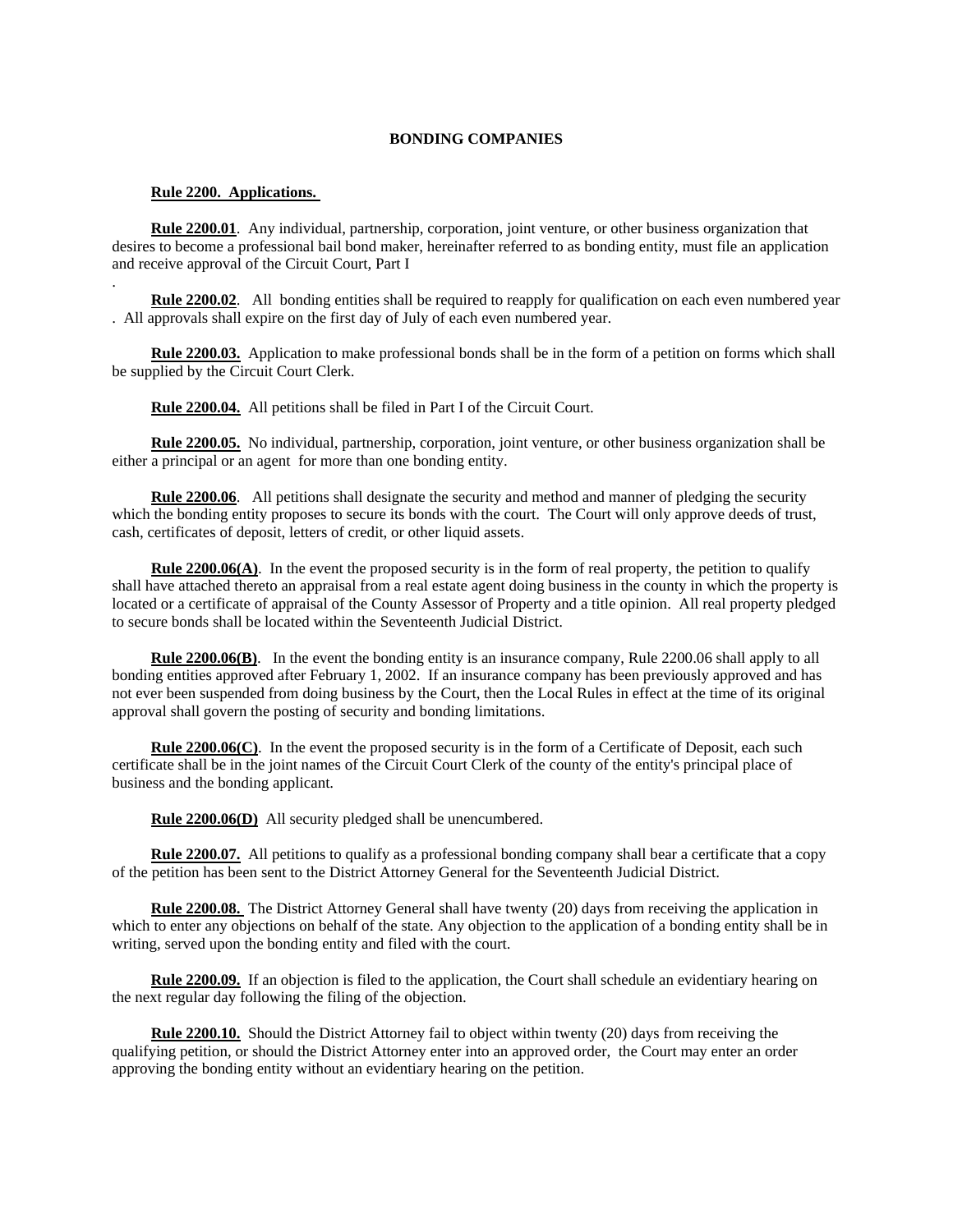## **Rule 2201. Approved Companies.**

 **Rule 2201.01**. Approval of a bonding entity in any county of the Seventeenth Judicial District shall constitute approval for each county in the Seventeenth Judicial Circuit.

 **Rule 2201.02**. Upon approval of the qualifying petition by order of the Court, each bonding entity shall furnish to the sheriff of each county in which he wishes to be listed as a bondsman, a laminated sign with a black background and white letters not greater than 2 inches by six inches which shall bear the name and phone number of the bonding entity.

 **Rule 2201.03.** The sheriff of each county shall exhibit in a conspicuous place the signs furnished to him by the bonding entities. The said signs shall be displayed in descending alphabetical order initially and then rotated on the first day of each month with the first listed for the previous month becoming the last listed for that month.

 **Rule 2201.04**. No agent of a bonding entity shall act as any other bonding entity's agent.

#### **Rule 2202. BOND AMOUNTS.**

 **Rule 2202.01** Upon approval of the security by the Court, no one bond shall be made by the bonding entity in an amount exceeding the amount of the approved security.

**Rule 2202.02** At no time shall the aggregate amount of all bonds of the bonding entity exceed six times the amount of the approved security.

 **Rule 2202.03** In the event the bonding entity is an insurance company, no one bond shall be made in an amount greater than seventy five thousand (\$75,000) or in an aggregate amount of three hundred fifty thousand dollars (\$350,000).

# **Rule 2203. PREMIUMS.**

**Rule 2203.01**. Premium fees shall be in an amount prescribed by T.C.A. 40-11-316.

**Rule 2203.02.** No person shall be admitted to bond on appeal unless he has executed a new bond in an amount set by the Court.

 **Rule 2204. SEMIANNUAL REPORTS.** Each bonding entity shall file a semiannual report as required by T.C.A. 40-11-303 with the clerk of the Circuit Court in the county in which he filed his application under Rule 2200. A copy of the semiannual report shall also be sent to the office of the Circuit Court Judge, Part I, in lieu of filing a copy in any other county of the Seventeenth Judicial District. The semiannual report shall be filed on forms provided by the Circuit Court Clerk.

# **Rule 2204. SURRENDER OF PRINCIPAL.**

 **Rule 2204.01**. For good cause shown a bonding entity may surrender his principal pursuant to T.C.A. 40-11- 132.

**Rule 2204.02**. Nonpayment of premium shall not be grounds for any bonding entity to surrender a defendant.

 **Rule 2204.03**. Upon such surrender of the principal, the bonding entity shall within twenty-four hours notify the Court in which the bond was made of such surrender and file a written petition with the Court to be relieved of the bond.

 **Rule 2204.04.** A hearing on the petition shall be conducted on the next day the Court is in session in the county of surrender or within three (3) days if requested by the defendant.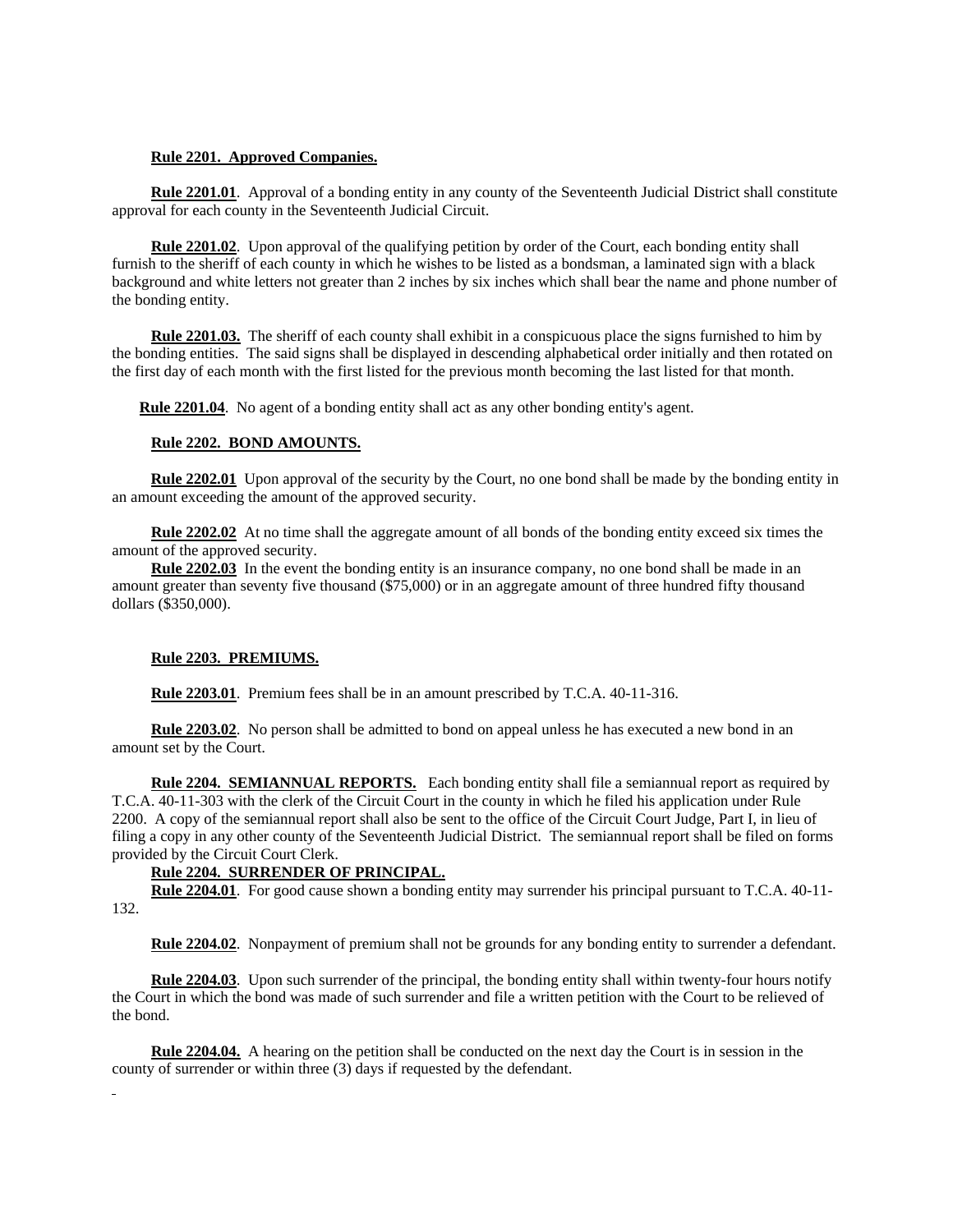# **Rule 2205. INCARCERATED PRINCIPALS.**

 **Rule 2205.01.** Whenever a bonding entity becomes aware that his principal is incarcerated in any other jurisdiction within this State, he may petition the court in which the bond was made for a detainer to be placed against the principal.

 **Rule 2205.02**. The bonding entity may petition the court in which the bond was made to place a detainer against his principal if the principal is incarcerated in another state only if the original bond is for a felony charge.

 **Rule 2205.03**. Should the bonding entity petition the court pursuant to Rule 2205.01 or 2205.02, upon the filing of a detainer, the bonding entity shall not be required to forfeit his bond in any amount greater than the reasonable transportation costs associated with returning the principal to the jurisdiction of the Court.

# **Rule 2206. FORFEITURES.**

 **Rule 2206.01.** Each bonding entity shall consult with the Clerk of the Courts in each county in which he has an outstanding bail bond on the first business day after the first and fifteenth of each month to determine if any forfeitures have been entered against the entity. If the bonding entity has not been served with a Scire Facia the Clerk shall serve the scire at that time. Failure to consult with the Clerk shall constitute constructive service of any Scire Facia outstanding against the bonding entity.

 **Rule 2206.02**. The Clerks of the various courts of the Seventeenth Judicial District shall notify the Circuit Judge, Part I if any bonding entity has any outstanding final forfeitures.

 **Rule 2206.03.** Upon any forfeiture becoming final, the bonding entity shall be required to pay the bond in full.

 **Rule 2206.04**. A bonding entity shall not carry on its enterprise if it has any outstanding final forfeitures in any court.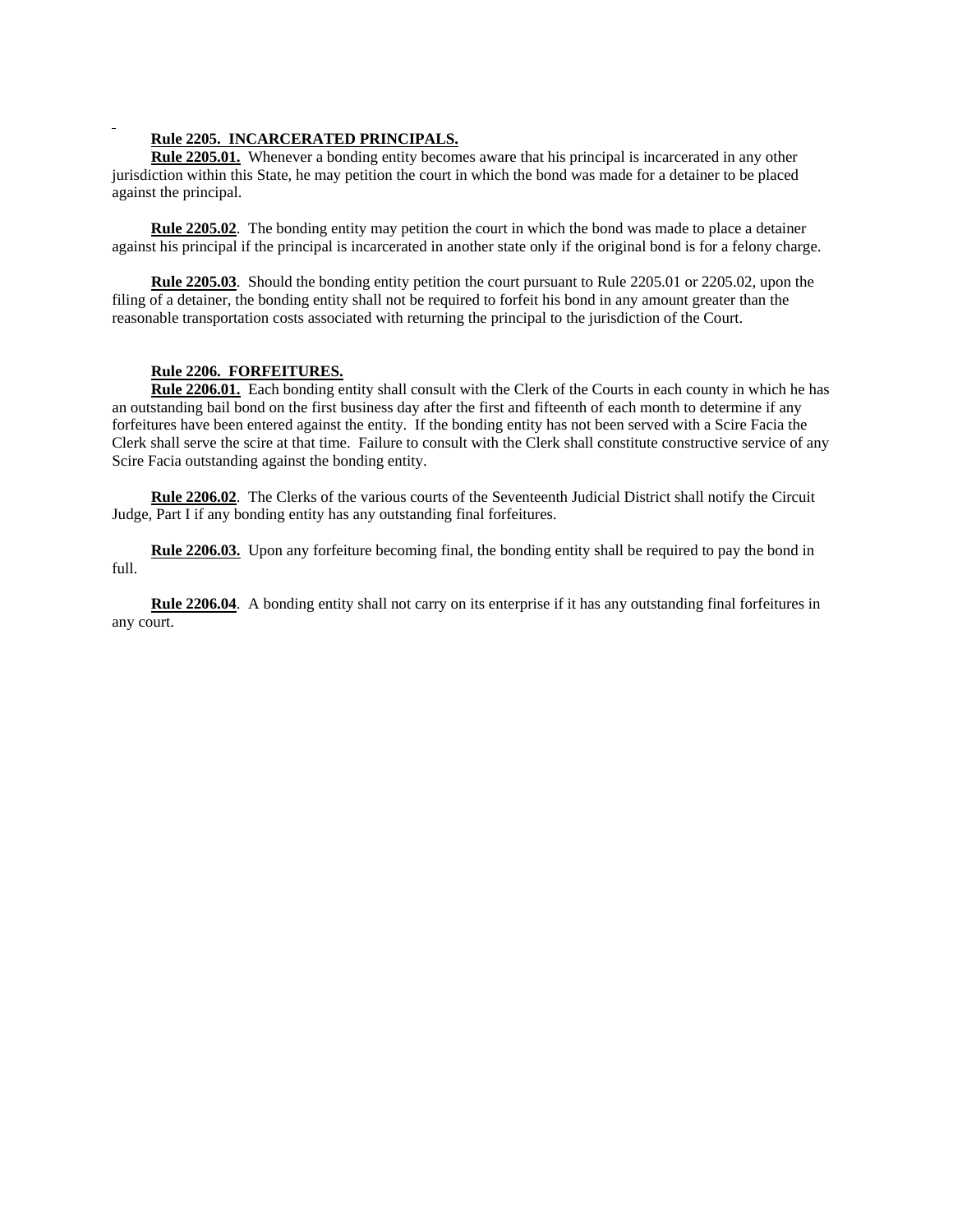#### **II. CIVIL**

**Rule 3000. Scope of the Rules.** All civil matters filed in the Circuit Court of the Seventeenth Judicial District shall be filed by the Circuit Court Clerks in Part II of the Court, and these Local Rules will apply to all civil cases filed in Circuit Court and to the scheduling aspect of any Chancery case which has been assigned to Judge Russell. The purpose of these rules is to deal with the scheduling of civil matters, and as to all other matters, counsel and parties are referred to the *Tennessee Rules of Civil Procedure* for guidance. Unless arrangements are made to the contrary for another judge to hear a particular matter, the counsel of the parties may assume that a Circuit Civil matter will be heard by Circuit Judge Lee Russell, 402 Belmont Avenue, P. O. Box 1005, Shelbyville, Tennessee 37162, telephone number (931) 684-3836, fax number (931) 684-3837.

 **Rule 3001. Calendar.** Judge Russell will maintain at his office and at the offices of the clerks in each county a calendar of his scheduled court appearances for the upcoming five to six month period. Certain dates will be designated "regular" days in each county, and the purpose of the regular days is set out below. Scheduled trials will be noted on the calendar. Any date which is blank on the calendar may be considered by counsel to be available for the setting of a jury trial or a non-jury matter which will require more than half a day to try. Copies of this calendar will be provided by Judge Russell's office to any counsel who requests one.

**Rule 3002. Regular Days.** (a) Any non-jury trial which is expected to last for half a day or less, or any motion or pretrial conference in either a jury or a non-jury matter, may be set by agreement of counsel on any regular day. If the matter to be heard is uncontested, it may be set at any time from 9:00 A.M. to 5:00 P.M. simply by notifying the appropriate clerk of the agreed time. If the matter is a show cause, a *pendente lite* hearing, or other matter which may or may not be contested, or if the matter is a motion to set or any other matter which could be expected to be brief, the matter may be set at 9:00 A.M. by notifying the appropriate clerk. If the matter is known to be contested and will be relatively lengthy, counsel for the parties should select a time no earlier than 9:30 A.M. and should schedule the matter with Judge Russell's office, at (931) 684-3836, for a specific time slot. if no time slot is available for the date chosen by the parties, the case may be placed on the docket with Judge Russell's office and will be worked into the day's docket with priority given to the cases having a specific time slot. Judge Russell will be available in the courtroom to hear matters between 8:00 and 9:00 A.M., on all regular days as a convenience to counsel, but no attorney will be required by Judge Russell or by notice from adversary counsel to appear before 9:00 A.M. The time slot between 8:00 A.M. and 9:30 A.M. will not be available to be reserved for matters know to be contested and relatively long so that the Court can expeditiously dispose of uncontested and very brief contested matters during that time slot. Any matter for which a time slot has not been reserved will be heard on a first-come, first-serve basis, with priority given to cases for which a time has been reserved.

 (b) In the event that counsel cannot agree on the setting of a motion or contempt matter, then the moving party can give the non-moving party notice of at least five working days of an intention to present the matter at a specific date and time. It then becomes the burden of the non-moving party to schedule a hearing or a telephone conference with the judge if the non-moving party requests a continuance of the setting. The moving party is required to cooperate in the setting of such a hearing or conference call. In the event that counsel cannot agree on the setting of a trial date (as opposed to a hearing on a motion or on a contempt matter) on a regular day, then counsel shall file a motion to set and give the non-moving party notice of at least five working days of an intention to present the motion to set at a specific date and time, which notice and any resistance to same will be handled as any other motion filed to be heard on a regular day.

 (c) Regular days will be held each Friday in Marshall County and on the first Wednesday of each month in Moore County. Regular days will be held approximately twice per month in Bedford County, generally on designated Thursdays, and will be held approximately twice per month in Lincoln County, on designated Wednesdays.

#### **Rule 3003. Scheduling Jury Trials and Lengthy Non-Jury Trials.**

(a) Any jury trial, and any non-jury matter which will require more than half a day to try, may be set by agreement of counsel by direct contact with the office of Judge Russell. Counsel are encouraged to identify available trial dates by review of Judge Russell's calendar. In the event that counsel cannot agree on the setting of a trial date, then counsel may file a motion to set and give notice of at least five working days of a date and time on a regular day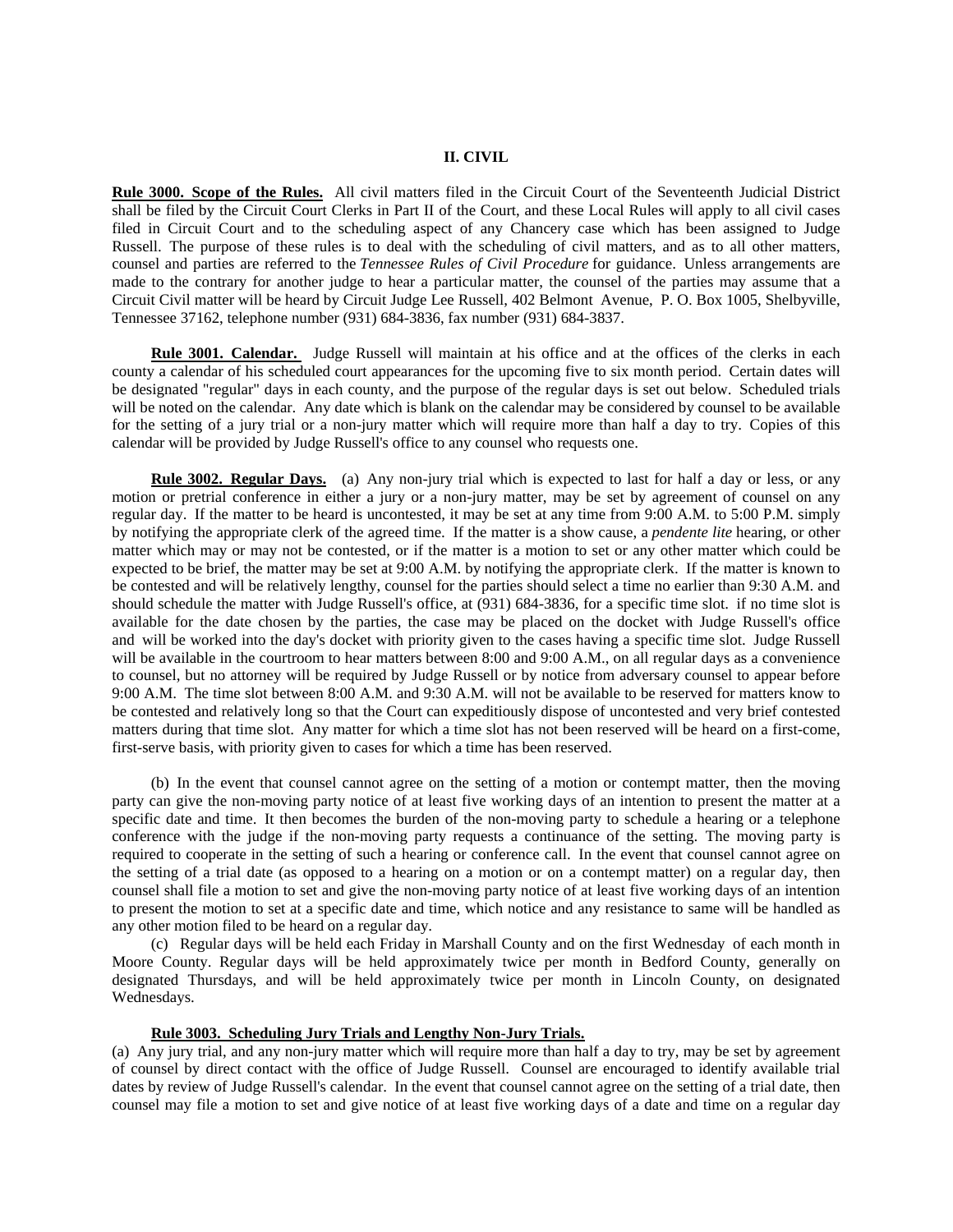(described in Rule 3002) as to when the motion to set will be heard. In the event that the non-moving party resists the notice of the motion to set, then it will be the burden of the non-moving party to schedule a hearing or a telephone conference call with the judge to rule upon the motion to continue. The original moving party is required to cooperate in the scheduling of the hearing or conference call on the motion to continue. The judge will examine the merits of the motion to set the case for trial or will either set the case or decline to set the case and may in either case enter a scheduling order setting discovery cutoff dates. No certification of readiness for trial is required.

 (b) When a non-routine matter (e.g., motion for summary judgment) or a response to a non-routine motion is scheduled for hearing, counsel are encouraged to mail a copy of the motion or response and a copy of any supporting documents directly to Judge Russell at his Shelbyville mailing address so that the materials can be reviewed prior to oral argument. As to any jury trial, Judge Russell will review the court file prior to trial and will enter such orders as he deems necessary concerning the filing of briefs or the holding of pretrial conferences. Every effort should be made by counsel to argue all pending motions in a jury case on or before the last regular day before the scheduled jury trial. All matters remaining unresolved on the day of a jury trial (e.g., motions *in limine* and arguments over proposed special jury instructions) shall be presented by counsel to the Court between 8:00 A.M. and 9:00 A.M. on the morning of the trial so that trial can begin promptly at 9:00 A.M., out of respect for the jury panel. Counsel are encouraged to file their expert depositions at least two working days before a scheduled trial, if practically possible, so that Judge Russell can prepare for the trial. Requests for special jury instructions and request for specific instructions from the Tennessee Pattern Jury Instructions are entirely optional with counsel. If, however, counsel want to request special jury instructions, or specific TPI charges, or requests for special verdicts or interrogatories to the jury, such requests should be filed whenever practical at least two working days before the trial, with one copy filed with the clerk, one with Judge Russell at his Shelbyville mailing address, and one served on adversary by that same date. If counsel want to request specific TPI charges, reference should be made to the TPI number but the entire text of the particular charge does not need to be set out. All requests made pursuant to this section should be numbered.

 **Rule 3004. Docket Calls.** It is anticipated that most scheduling will be handled without the necessity of routine docket calls. An annual docket call in each county will be scheduled by Judge Russell at which all civil cases filed more than two and a half years before the docket call will be called and either set, dismissed, or a scheduling order entered. Counsel will be given advance notice of the cleanup docket calls, and any counsel who does not receive such notice may assume that he or she is not counsel of record in a case which will be called. Any counsel may move for a scheduling order regardless of the age of the case, and the motion will be decided on its merits.

 **Rule 3005. Appeals from General Sessions Courts.** Any appeal from any General Sessions Court to the Circuit Court shall be automatically set by the clerk on the earliest possible regular day after the appeal is taken, and on this first date a later trial date will be set. Attorneys may avoid making an appearance on this first date by agreeing with adversary counsel or the adverse party and with Judge Russell's secretary on a trial date. Such an agreement should be reached prior to the appearance date in order to avoid an appearance.

 **Rule 3006. Continuances.** The Court will decide any motion for a continuance on the merits of the motion. A motion for a continuance will be heard by the Judge scheduled to hear the matter sought to be continued.

Rule 3007. Interchange with the Chancery Court and with Circuit Court, Part I. Judge Russell may hear Chancery Court cases which he is allowed to hear under Rules 1012, 1013, and 1014 of the Chancery Court Rules, and Chancellor Cox may hear any civil matter filed in Circuit Court if all parties and Chancellor Cox have agreed for him to do so or if the Presiding Judge has designated Chancellor Cox to hear the case. Judge Lee may hear any Circuit Civil matter where all of the parties and Judge Lee have agreed for him to do so or if the Presiding Judge has designated Judge Lee to hear the case.

 **Rule 3008. Entry of Orders. (a) All orders proposed by counsel shall be mailed directly to Judge Russell rather than to the Circuit Court Clerk.** Judge Russell will copy counsel on letters of transmittal when he sends executed orders to the clerk for entry. Orders setting jury cases for trial and final orders following jury trials will be drafted by Judge Russell.

 (b) In the event that counsel are unable to agree on the wording of an order in a matter decided by Judge Russell, the counsel for the parties will present argument on their conflicting versions of the order at Judge Russell's